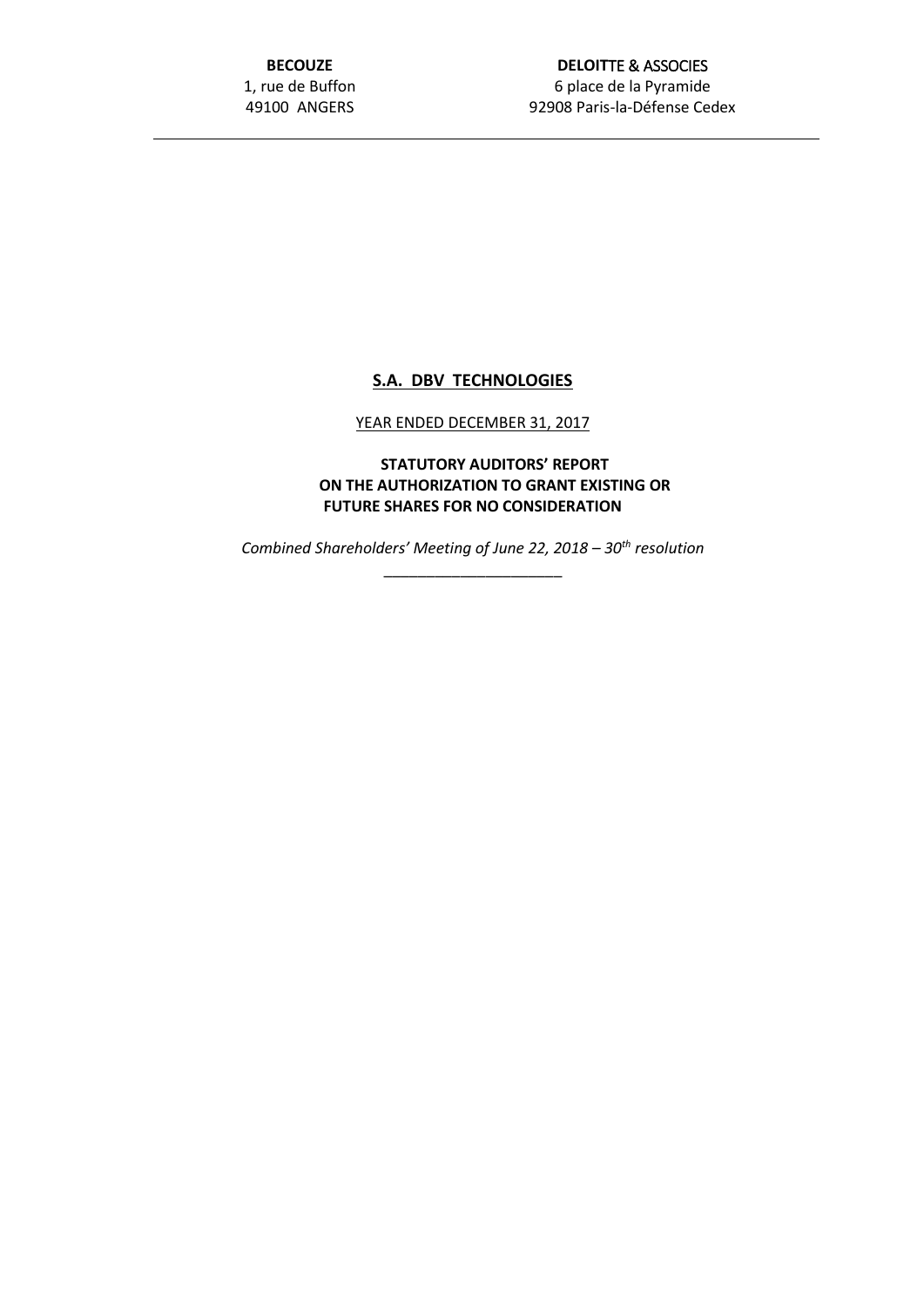## **S.A. DBV TECHNOLOGIES** 177 - 181, avenue Pierre Brossolette 92120 MONTROUGE

\_\_\_\_\_\_\_\_\_\_\_\_\_\_\_

*Statutory Auditors' report on the authorization to grant existing or future shares for no consideration*

*Combined Shareholders' Meeting of June 22, 2018 – 30th resolution*

*This is a free translation into English of the statutory auditors' report issued in French and is provided solely for the convenience of English speaking readers. This report should be read in conjunction and construed in accordance with French law and professional auditing standards applicable in France.*

To the Shareholders' Meeting of DBV TECHNOLOGIES,

In our capacity as Statutory Auditors of your Company and in accordance with the procedures set forth in Article L. 225-197-1 of the French Commercial Code (*Code de commerce*), we hereby report on the proposed authorization to grant existing or future shares for no consideration to salaried employees and/or company officers of the Company or companies directly or indirectly affiliated to it, a transaction on which you are asked to vote.

The total number of shares likely to be granted under this authorization may not represent more than 4.5% of the Company's share capital as of the date of this Shareholders' Meeting.

Based on its report, your Board of Directors proposes that shareholders authorize it, for a period that will expire at the end of the Shareholders' Meeting held to approve the 2019 financial statements, to grant existing or future shares for no consideration.

It is the role of the Board of Directors to prepare a report on the transaction it wishes to carry out. Our responsibility, when necessary, is to make comments on the information which is provided to you on the planned transaction.

We performed the procedures that we deemed necessary in accordance with the professional guidelines of the French National Institute of Statutory Auditors (*Compagnie Nationale des Commissaires aux Comptes*) relating to this engagement. These procedures consisted in verifying that the planned terms and conditions as described in the Board of Directors' report comply with legal provisions.